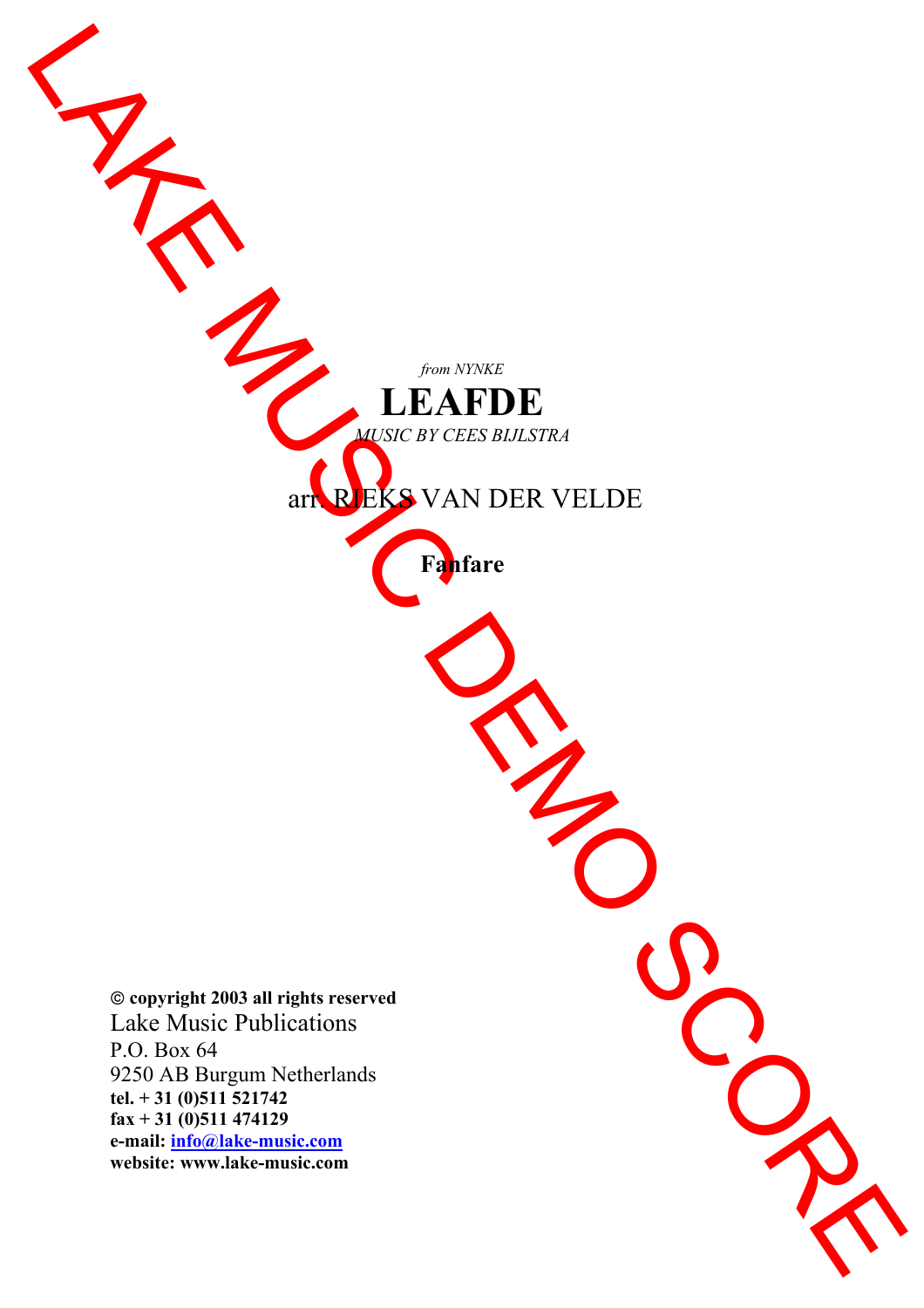

Grade/Indeling/Degré de difficulté/Scwierigkeitsgrad:

- A = Very Easy/Zeer Eenvoudig/Très Facile/Sehr Leicht
- B = Easy/Eenvoudig/Facile/Leicht
- C = Medium/Gemiddeld/Moyen/Mittelschwer
- D = Difficult/Moeilijk/Difficile/Schwer
- E = Very Difficult/Zeer Moeilijk/Très Difficile/Sehr Schwer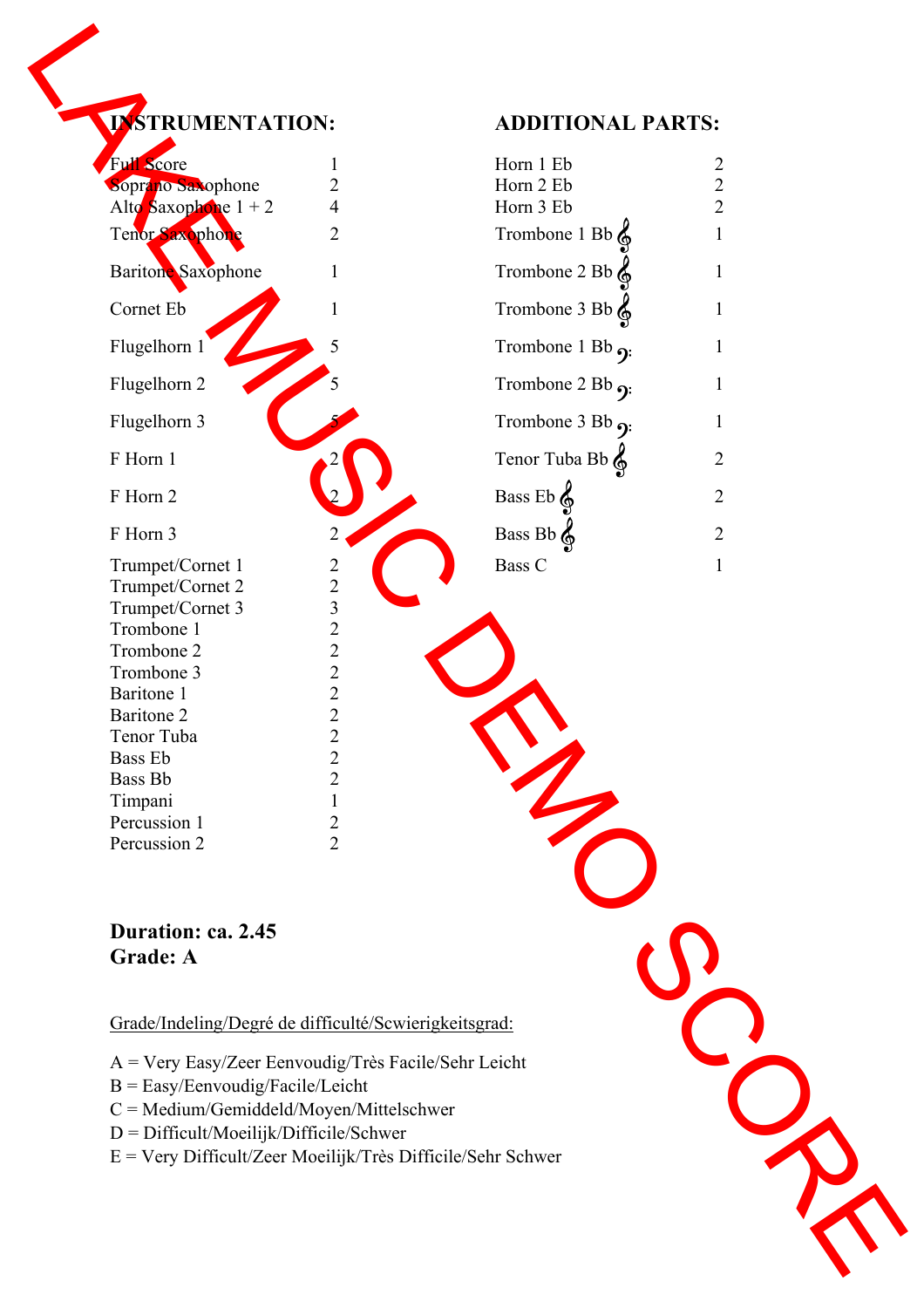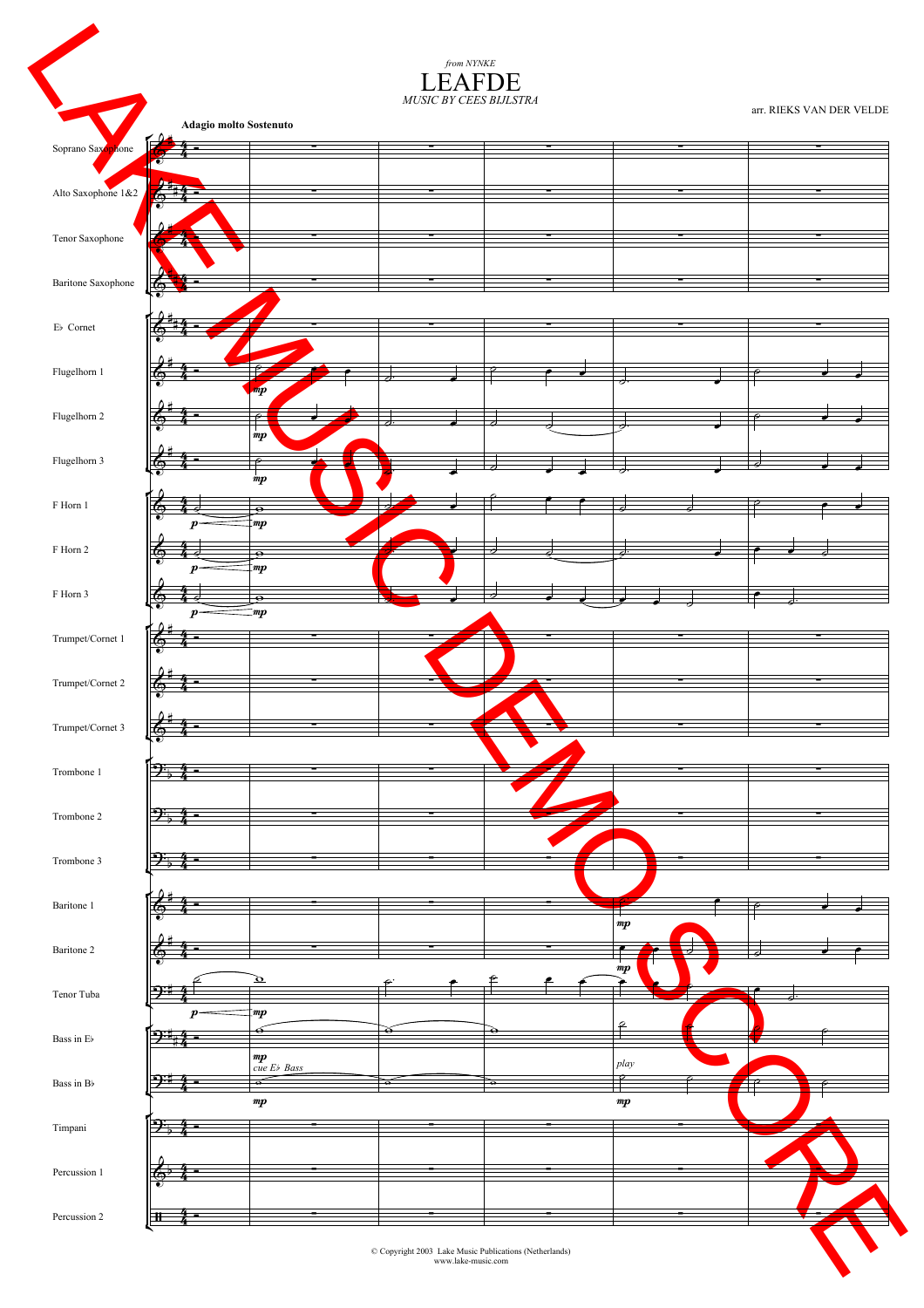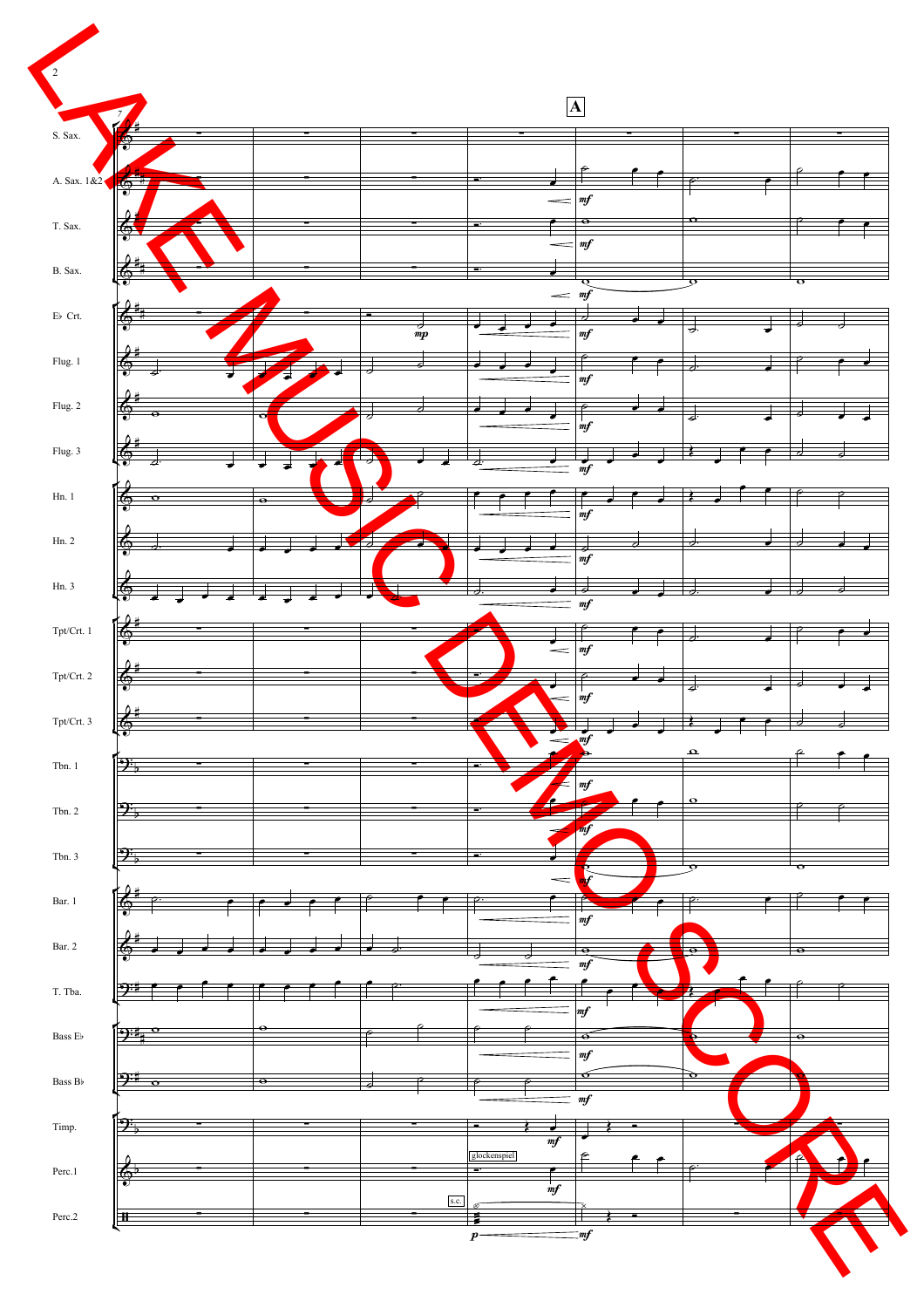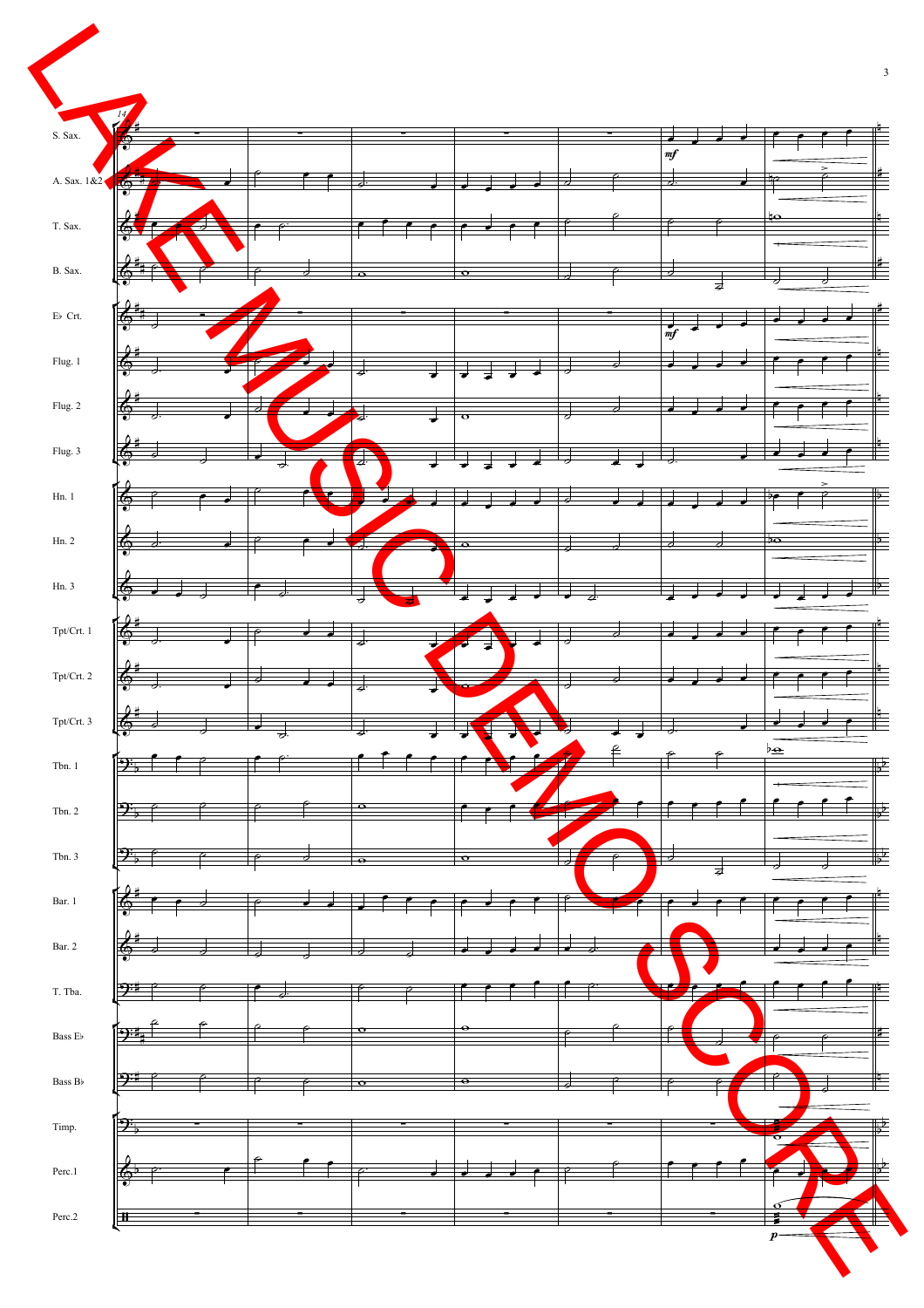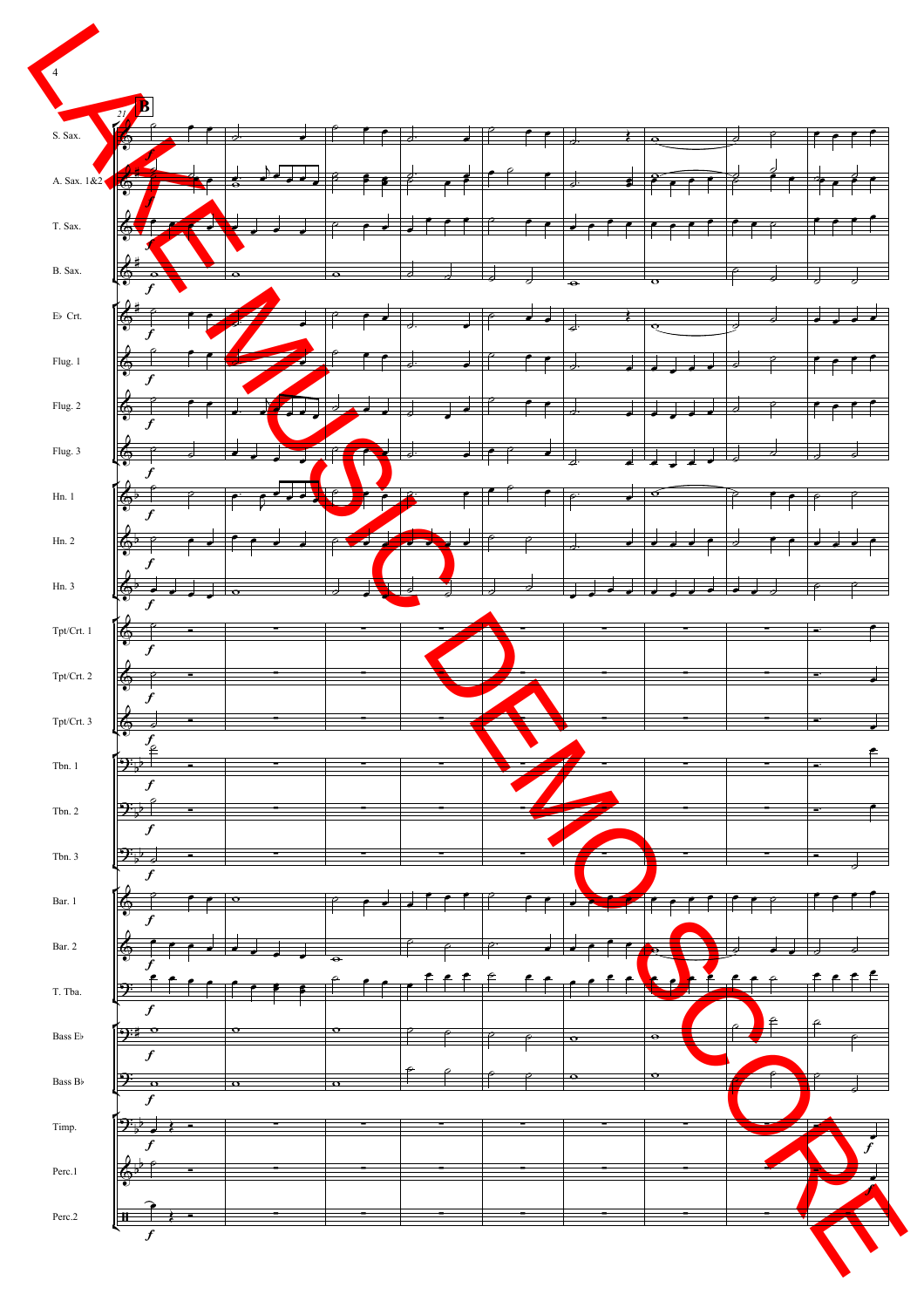